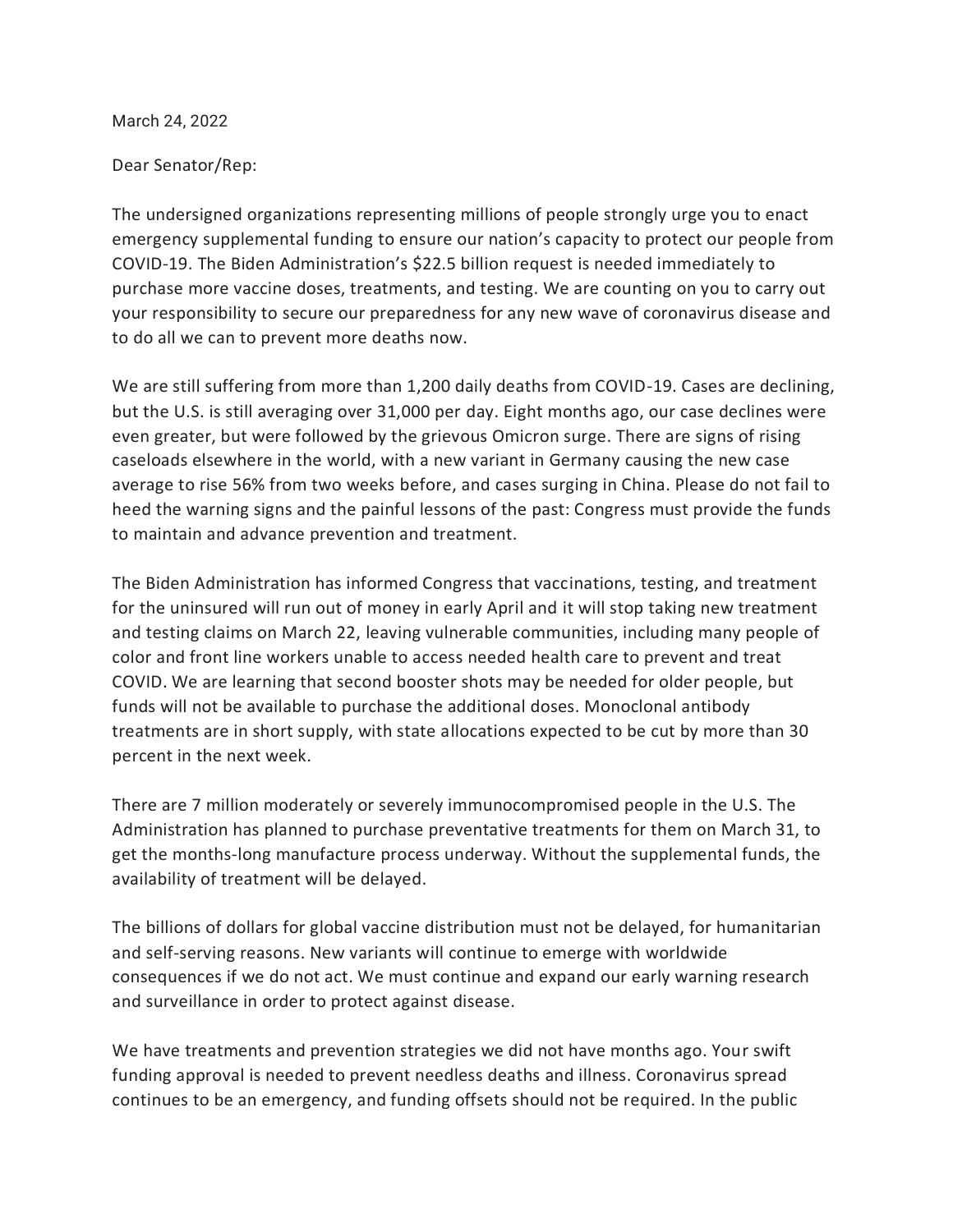interest, please do not delay any longer, and approve the Biden Administration's emergency supplemental funding request for COVID-19.

Sincerely,

2Life Communities

A World Fit for Kids!

Action Wellness

ADAP Advocacy Association

ADAPT Montana

Addiction Connections Resource

AFL-CIO

African American Health Alliance

AIDS Action Baltimore

Alabama Arise

Alpha House

American Association of Colleges of Nursing

American Friends Service Committee

American Geriatrics Society

American Muslim Health Professionals (AMHP)

API Equality-LA

Association of Asian Pacific Community Health Organizations (AAPCHO)

Autism Society of America

Autistic Self Advocacy Network

Avodah

Baker County Council on Aging

Baltimore NOW (National Organization for Women)

Barrier Free Living Inc.

Be a Hero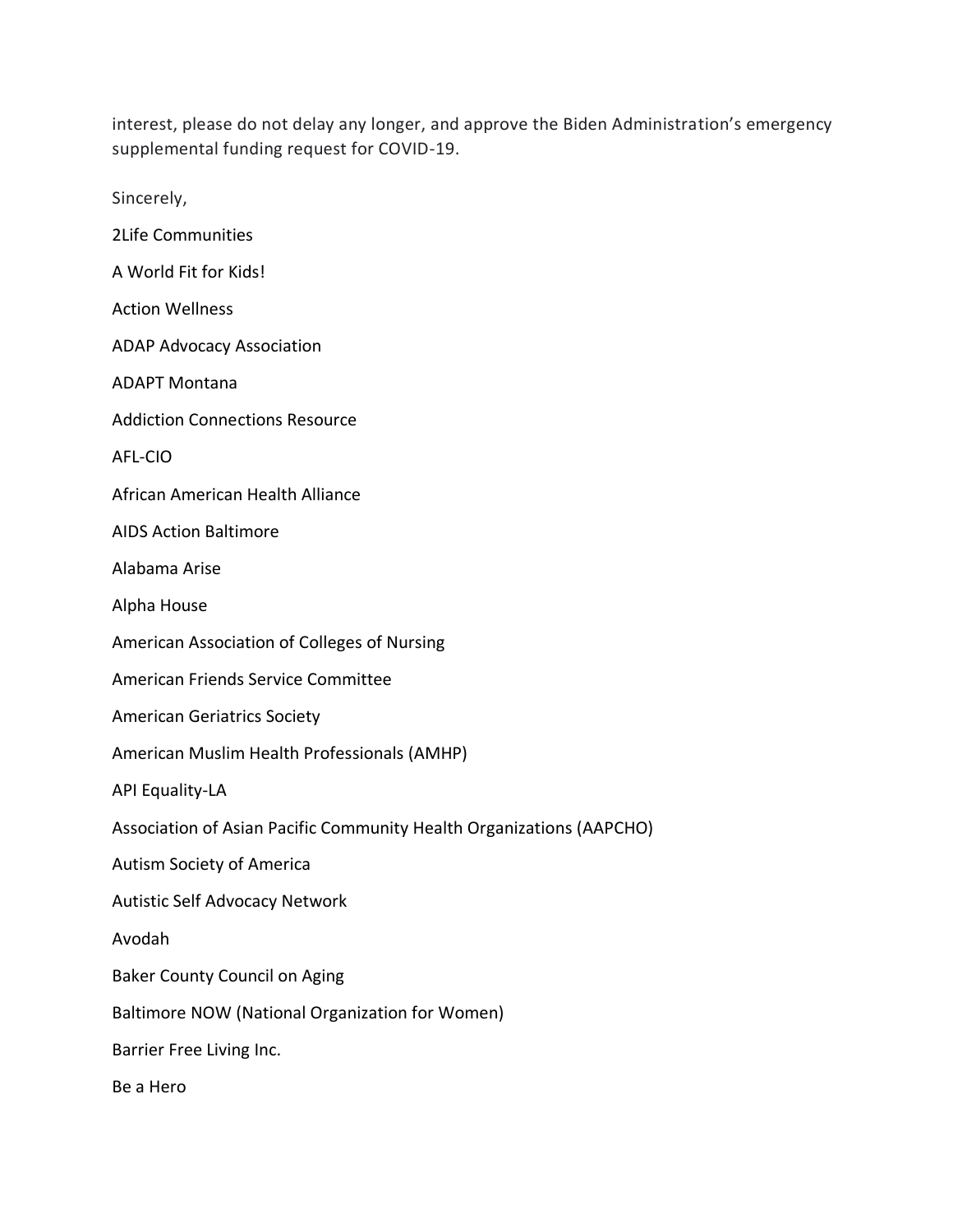Bellingham Food Bank Benedictine Sisters of Chicago Bernardine Franciscan Sisters Bethlehem Baptist Church Wiley Kennedy Family Life Center Black Women's Blueprint Bothwell Regional Health Center BPW Colorado Bread for the World Brooklyn Community Services Cal Life ILC California Alliance for Retired Americans California Foundation for Independent Living Centers Candler County CAPSLO Casa Esperanza, Inc. Causa Just::Just Cause Center for Law and Social Policy (CLASP) Chicago Women's AIDS Project Child Abuse Prevention Council of Contra Costa County Christ Church UCC - Bronx Multi-Faith Advisory Group Church of St Francis Xavier Church World Service Coalition for Asian American Children and Families Coalition for Non Profit Housing and Economic Development Coalition on Human Needs Coalition to Shelter and Support the Homeless Community Access National Network (CANN)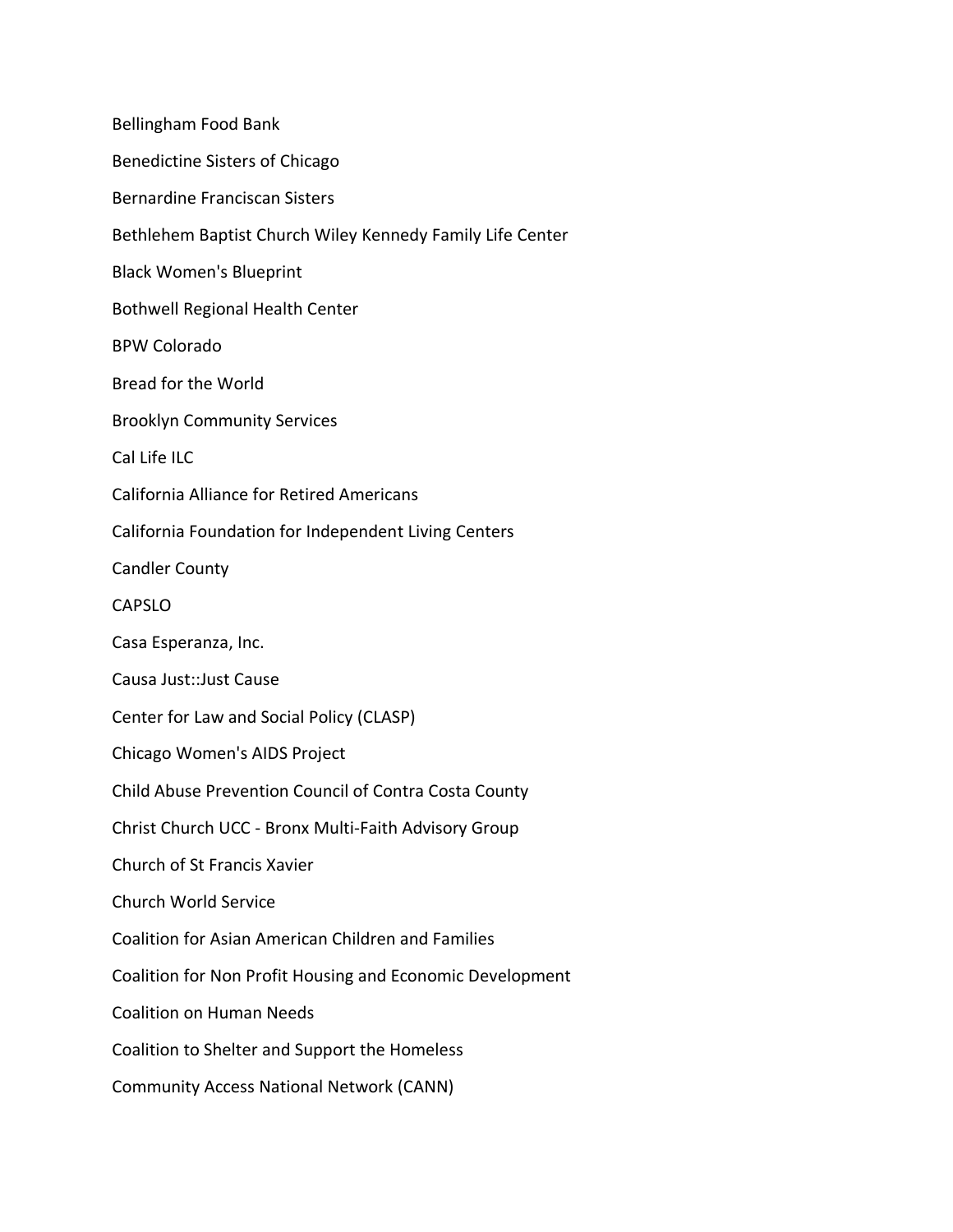Community Food Advocates Community Stabilization Project Congregation of Our Lady of Charity of the Good Shepherd, U.S. Provinces Congregation of Sisters of St. Agnes COVID Survivors for Change Criminalization of Poverty Project at the Institute for Policy Studies CWA Local 1081 Cypress Hills Child Care Corporation D. C. Hunger Solutions Dearborn YMCA Delta Housing Development Corporation Dia de la Mujer Latina Disabled in Action of Greater Syracuse Inc. Disabled In Action of Metropolitan NY Division for Early Childhood of the Council for Exceptional Children (DEC) Doctors for America Dominican Sisters of Hope Dominican Sisters of Houston Dominican Sisters of Peace Dominican Sisters of Sinsinawa Peace and Justice Office Early Childhood Quality Council East Bay Housing Organizations Economic Policy Institute Empower Next Generations Endocrine Society Enlace Chicago Erie Family Health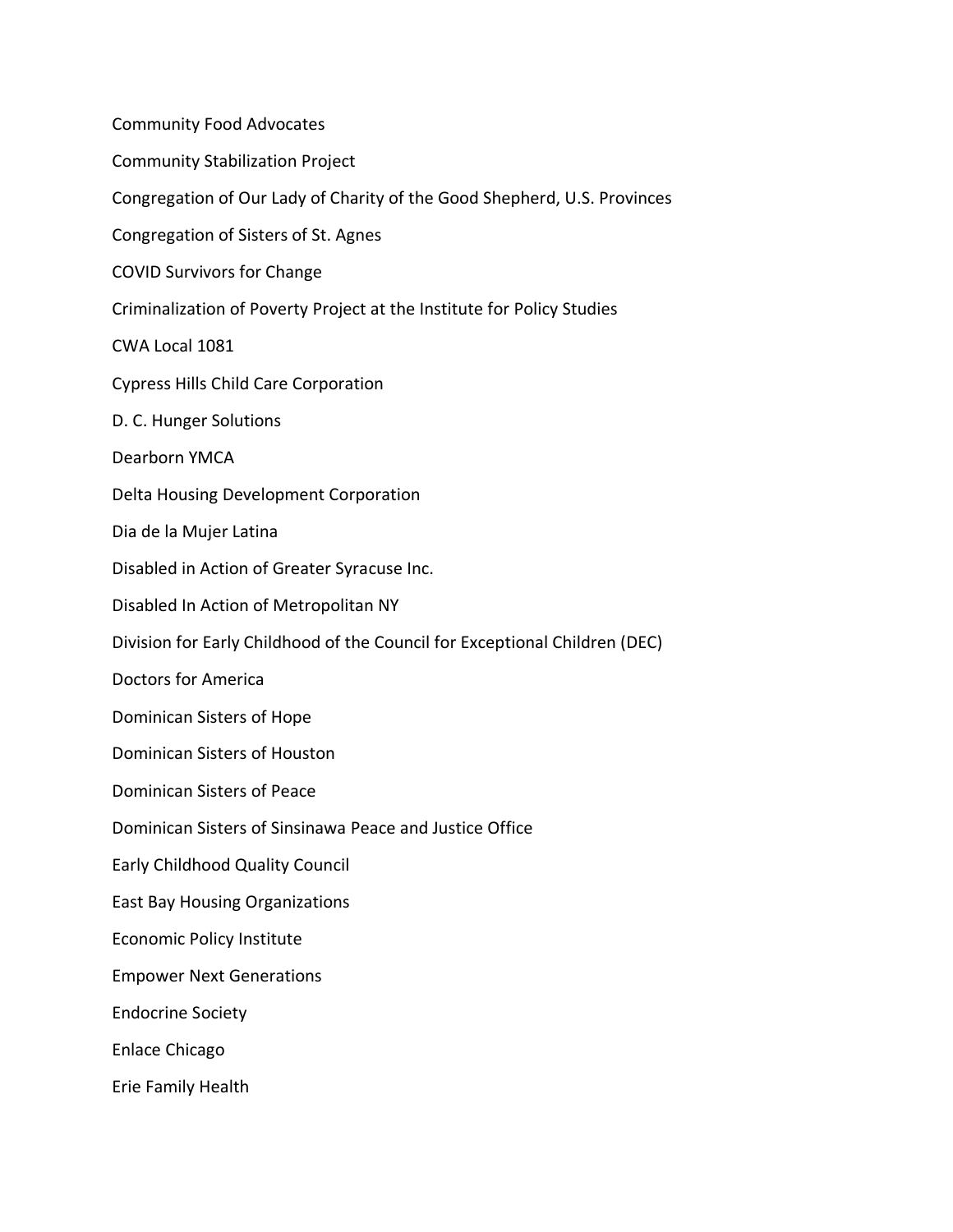Face to Face Enrichment Center Families USA Family Equality Family Voices NJ Feast of Justice Feeding America Forward Latino Franciscan Sisters of the Sacred Heart Friends Committee on National Legislation Futures Without Violence Georgia Alliance to End Homelessness Grace Lutheran Church Granite State Organizing Project Greater Kansas City Coalition to End Homelessness Greater Phoenix Urban League Greener Cleaners of Idaho Greenpeace USA Guardian Angel Community Services Health Care Voices Healthy Teen Network Hispanic Federation HIV Medicine Association Holy Spirit Missionary Sisters, USA-JPIC Hope House of St. Croix Valley Housing Coalition Educators Human Solutions Inc. Hunger Free Vermont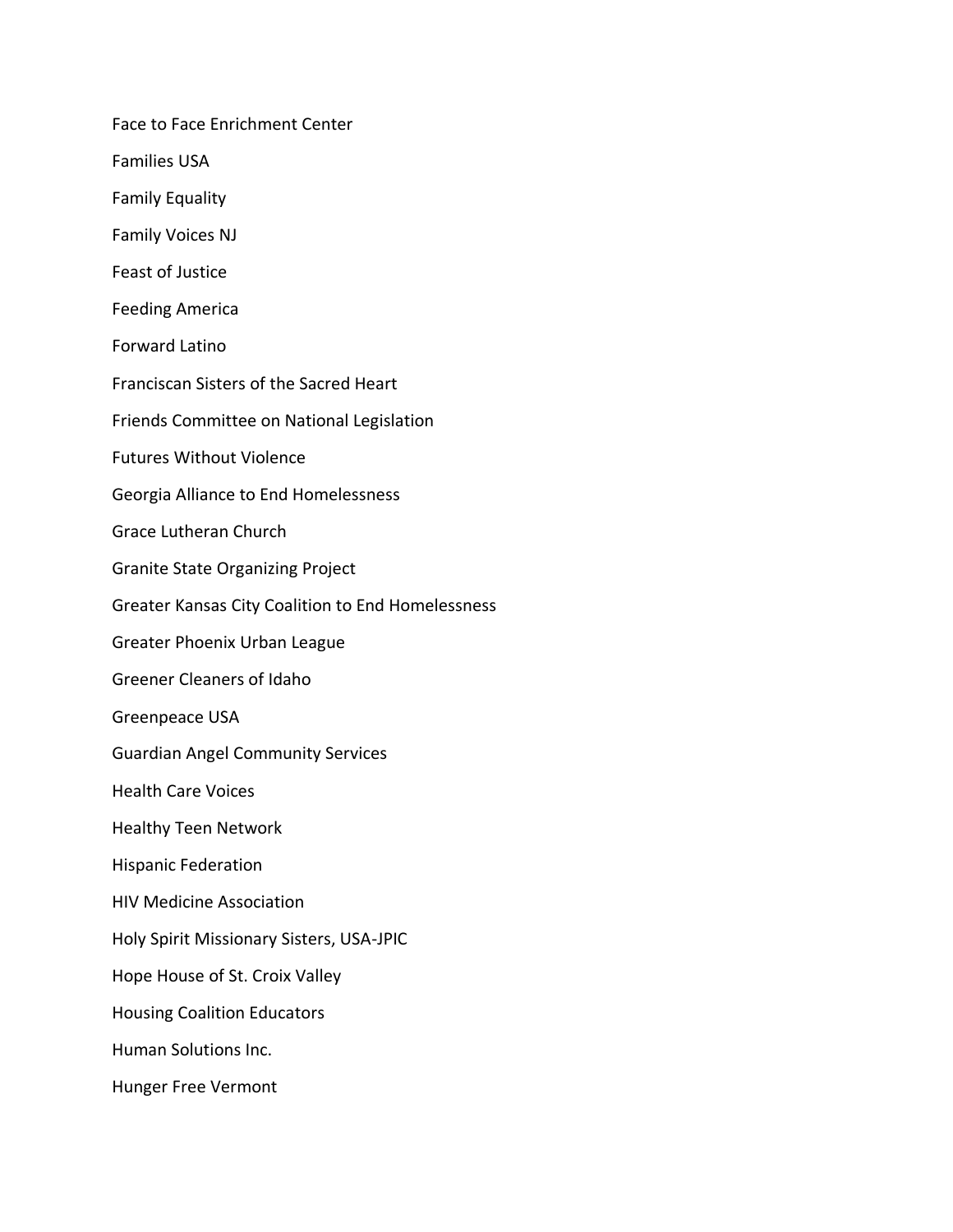IHM Sisters Justice, Peace and Sustainability Office Independence Empowerment Center Indivisible Integrated Community Solutions, Inc Islamic Relief USA Jewish Family and Children's Service of Minneapolis Joseph's House & Shelter, Inc. Justice in Aging Kalamazoo Loaves & Fishes Kentucky Equal Justice Center Khalsa Gurmat Center L&C Ministries LA Community Legal Center and Educational Leadership Conference of Women Religious Leadership Team of the Felician Sisters of North America LeadingAge Long Beach Gray Panthers Long Island Alliance for Peaceful Alternatives Lynn Housing Authority and Neighborhood Development Mahoning Youngstown Community Action Partnership Mainers for Accountable Leadership Action MaryCatherine Jones Consulting, LLC Maryknoll Office for Global Concerns Matahari Women Workers' Center Meals That Connect Medical Mission Sisters Mercer County Senior Citizen Center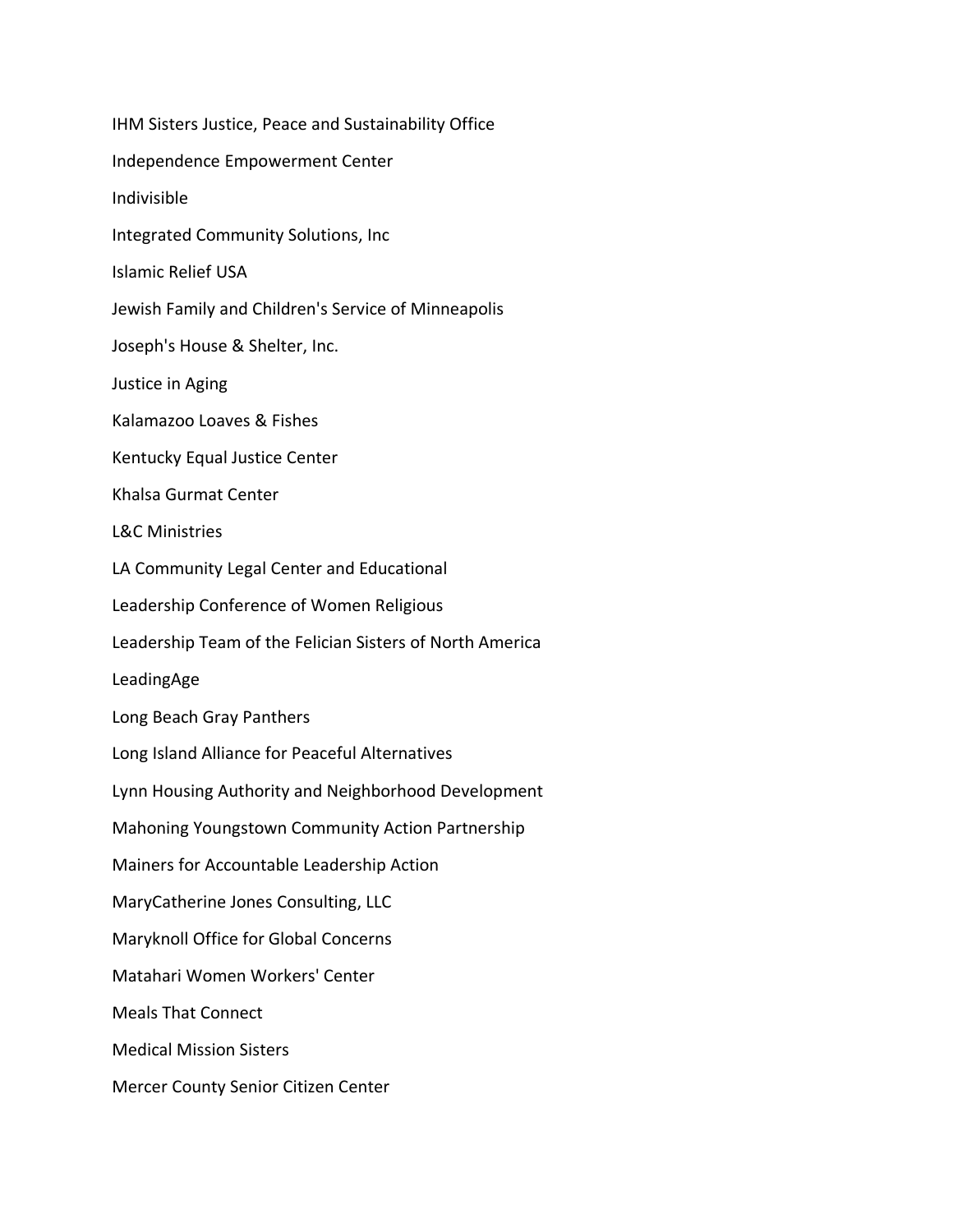Metro New York Health Care for All MI/Welfare Rights Organization MICAH- Metropolitan Interfaith Council on Affordable Housing Michigan Unitarian Universalist Social Justice Network (MUUSJN) Missouri PTA MomsRising Monroe County Meals on Wheels Monsoon Asians & Pacific Islanders in Solidarity MOSAIC Inter-Faith Ministries Muncie Delaware County Senior Center Musikanten Montana NASW Virginia Natchez Housing Authority National Adult Protective Services Association National Advocacy Center of the Sisters of the Good Shepherd National Association for Children's Behavioral Health National Association of Pediatric Nurse Practitioners National Association of Social Workers National Association of State Head Injury Administrators National Community Action Partnership National Consumer Voice for Quality Long-Term Care National Consumers League National Council of Jewish Women National Council of Jewish Women, Michigan National Education Association National Employment Law Project National Health Care for the Homeless Council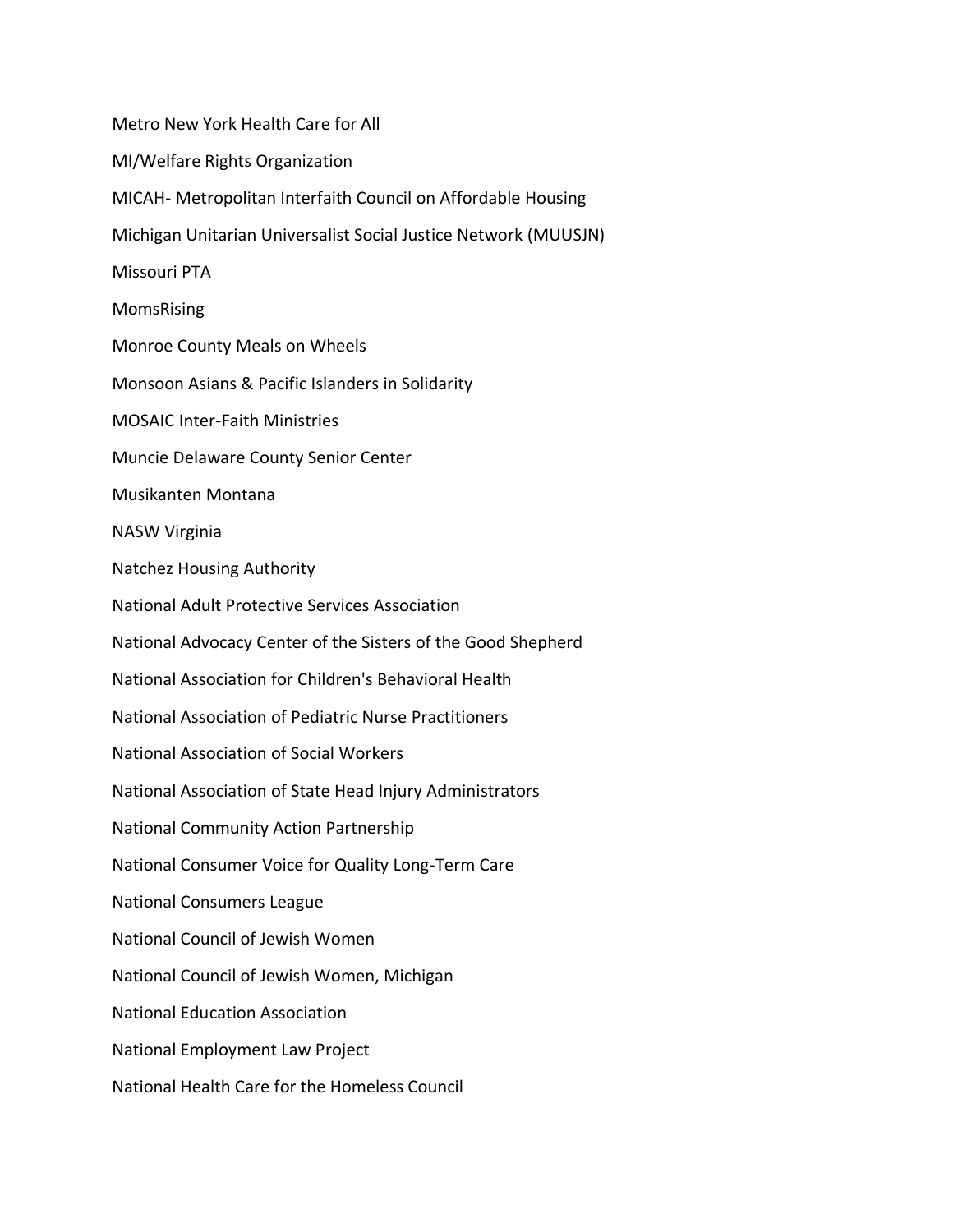National League for Nursing National Low Income Housing Coalition National NeighborWorks Association National Welfare Rights Organization National Women's Law Center Natural Resources Defense Council NC Counts Coalition NC Justice Center Neighborhood House NETWORK Lobby for Catholic Social Justice Network of Jewish Human Service Agencies New Hampshire Hunger Solutions, Inc. New Jersey Association on Correction New Mexico Interfaith Power and Light Ninth Baptist Church Food Bank NJ Peace Action North Alabama Conference United Methodist Women North Carolina Peace Action Northwest Health Law Advocates Nurses for America NWRU Office of Peace, Justice, and Ecological Integrity, Sisters of Charity of Saint Elizabeth Our Lady of Victory Missionary Sisters Our Spring Lake Store LLC Partners In Health Pax Christi USA Peace Action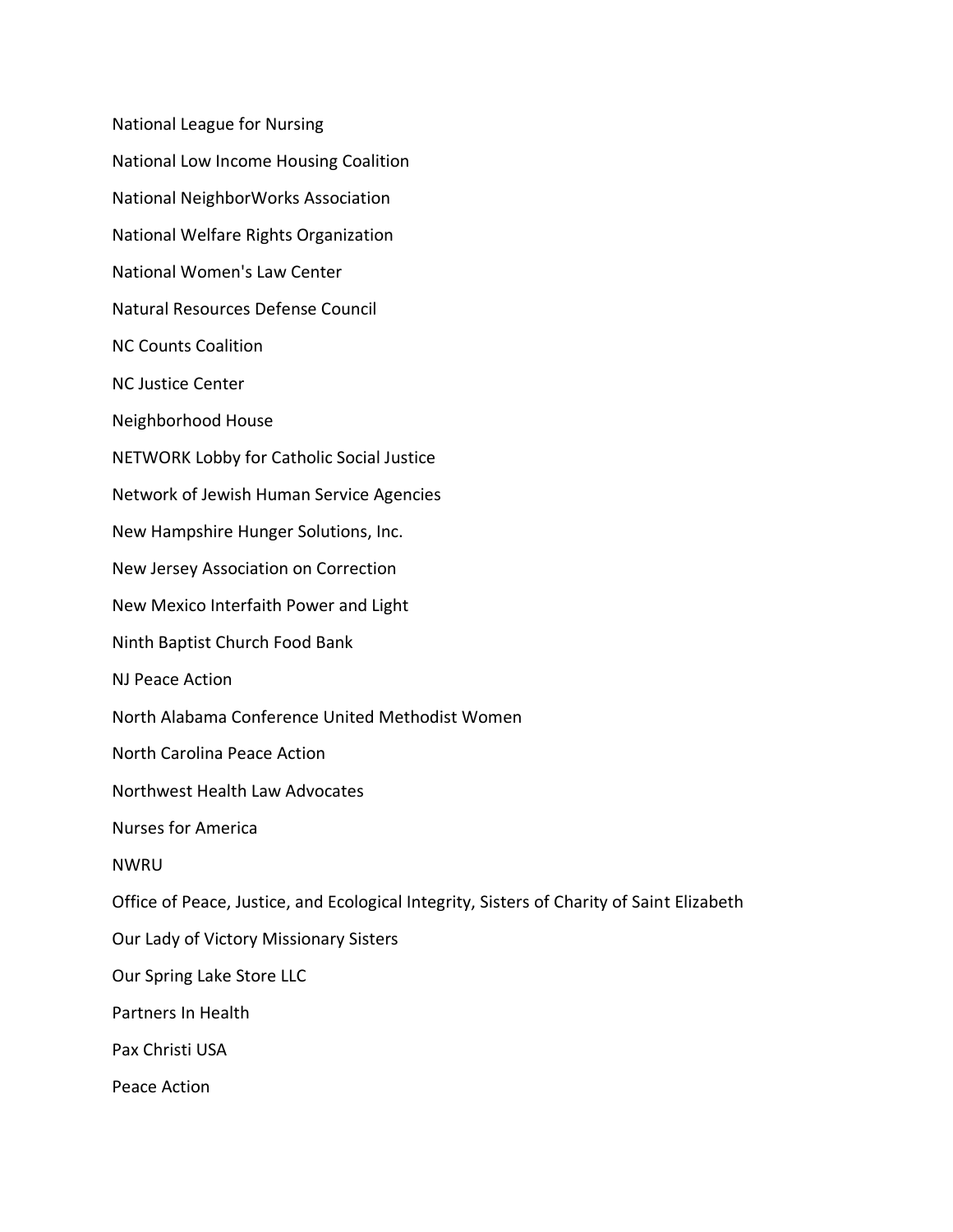Peace Action of Michigan Peace Action WI Peace, Justice, Sustainability NOW! Pennsylvania Budget and Policy Center Pennsylvania Council of Churches Peter Relich Consulting LLC Poligon Education Fund Presentation Sisters San Francisco, CA Presentation Sisters USA Unit Protect Our Care Protect Our Healthcare Coalition RI Provincial Council Clerics of St. Viator Public Advocacy for Kids (PAK) Public Citizen R2H Action [Right to Health] RESULTS RESULTS Columbus Rock Steady Farm RootsAction.org Ryan White Medical Providers Coalition San Martin de Porres Soup Kitchen Sarah Webster Fabio Center for Social Justice Service Employees International Union (SEIU) Sister of the Holy Cross Sisters of St. Francis of Philadelphia Sisters of Charity Federation Sisters of Charity of Nazareth Congregational Leadership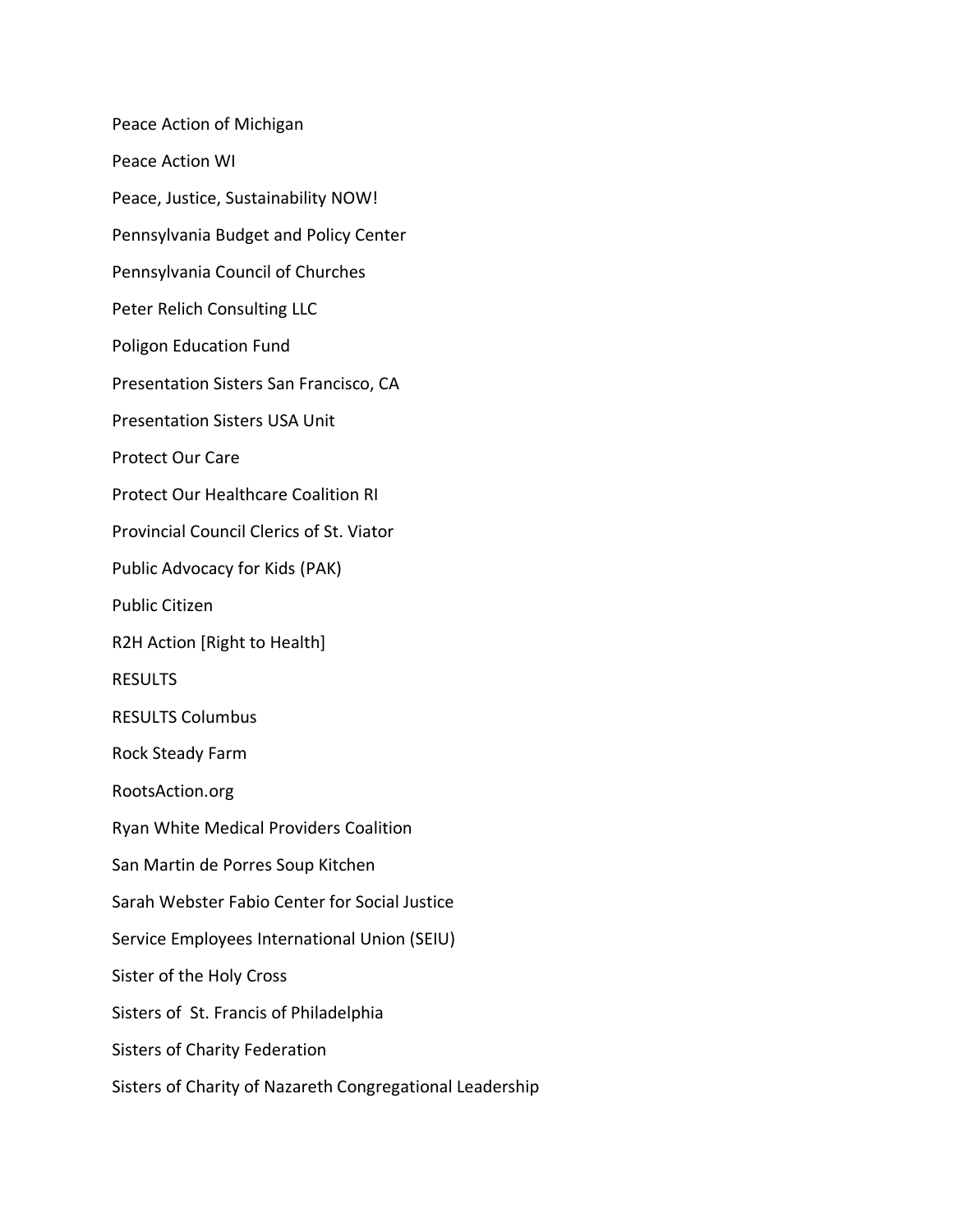Sisters of Charity of Nazareth Western Province Leadership Sisters of Charity, BVM Sisters of Mercy of the Holy Cross Sisters of Saint Joseph of Philadelphia, PA Sisters of St. Dominic of Blauvelt, New York Sisters of St. Francis of Assisi Sisters of St. Francis, Clinton, Iowa Sisters of St. Joseph Sisters of St. Joseph of Cluny Sisters of the Presentation, Dubuque SMART Social Security Works Society of Helpers SOME, Inc. SPAN Parent Advocacy Network Special Day Camp Programs St. Alexius Outreach Ministries St. Charles Borromeo Church Social Justice and Peace Commission St. Francis Center St. Peter's Kitchen Tacoma-Pierce County Affordable Housing Consortium TASH TEAM for West Virginia Children, Inc. The Affordable Homes Group, Inc. The AIDS Institute The Collaborative The Ecotopian Society